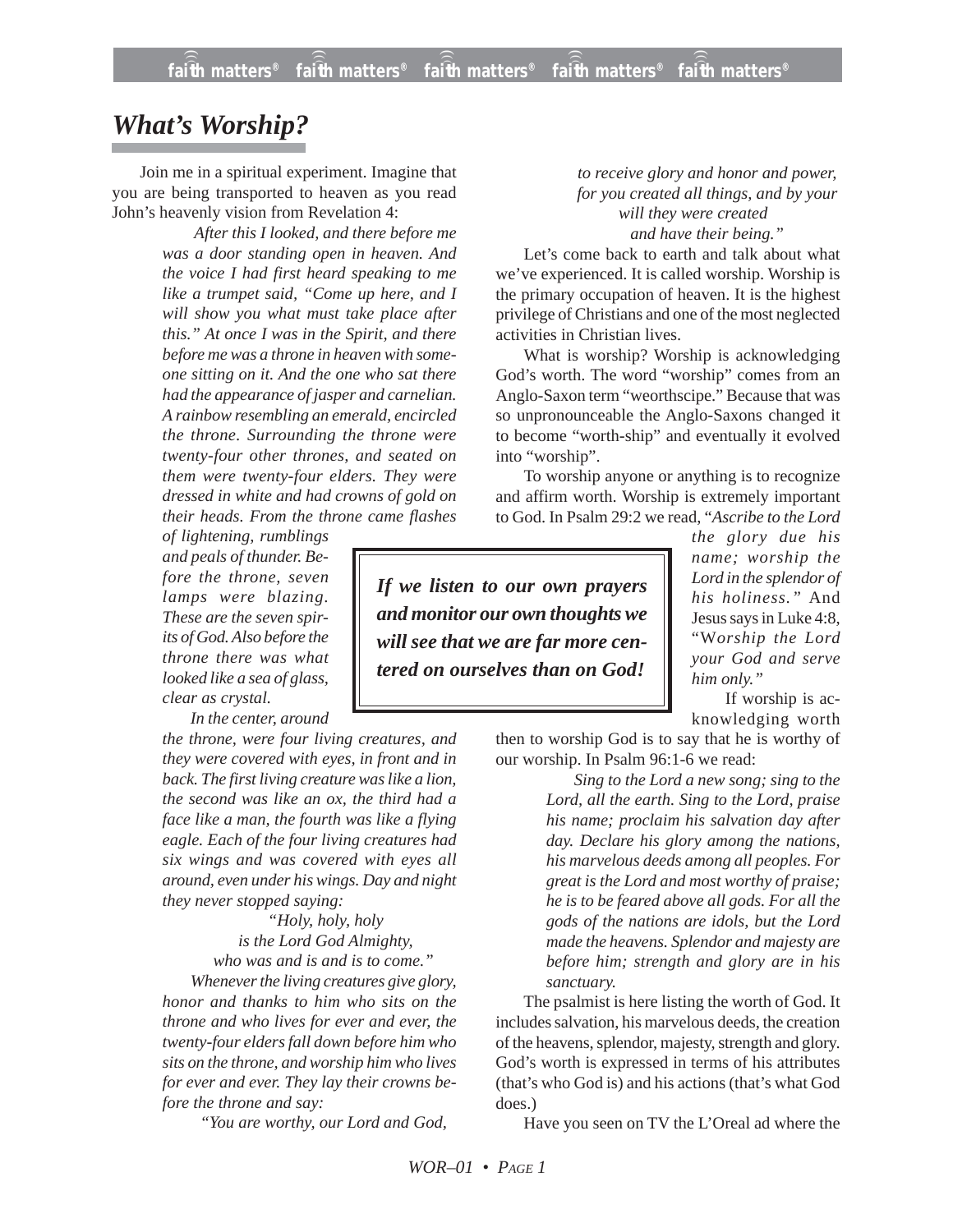actress says, "I buy L'Oreal because I'm worth it!" Well, I really don't know if she's worth it or not, but I do know that God is worth it! God is worth our worship!

If God is really worth it what are his attributes and what are his actions that show us why we should worship him? God is sovereign. He is holy. He is omnipotent, all-powerful. He is unchanging. He is all-knowing. He's wise. He's loving. He's omnipresent; he is everywhere at once. He is merciful, forgiving, faithful, powerful, pure and righteous. God is consistent; he never changes; God is the same yesterday, today and forever. He is kind, just, patient. He gave his one and only Son—that is the greatest act of all! He's forgiving. God created the world and keeps it going. He reigns. He heals us. He loves us. He listens. He guides. He teaches. He helps. He answers prayer.

Worship is centering on God rather than self. Now we have a problem here because we are all sinners and sinners are by nature self-centered. Our society accentuates self-centeredness. Most advertising emphasizes self—feelings, appearance, happiness, success. Ninety-five percent of ads are based on selfishness.

We are consumer-oriented, even in religion. We think of God in terms of what he can do for us. We expect from God salvation, healing, happiness and problem solving. And, if God doesn't produce to our satisfaction we may become angry and quit on him!

This isn't just the other guy. We all are guilty of this. If we listen to our own prayers and monitor our own thoughts we will see that we are far more centered on ourselves than on God! Read Romans 1:18- 25:

The wrath of God is being revealed from heaven against all the ungodliness and wickedness of men who suppress the truth by their wickedness, since what may be known about God is plain to them, because God has made it plain to them. For since the creation of the world God's invisible qualities his eternal power and divine nature—have been clearly seen, being understood from what has been made, so that men are without excuse.

> *For although they knew God, they neither glorified him as God nor gave thanks to him, but thinking became futile and their foolish hearts were darkened. Although they claimed to be wise, they became fools and*

*exchanged the glory of the immortal God for images made to look like mortal man and birds and animals and reptiles*.

*Therefore, God gave them over in the sinful desires of their hearts to sexual impurity for the degrading of their bodies with one another. They exchanged the truth of God for a lie, and worshiped and served created things rather than the Creator.*

The very essence of sin is worship of creatures rather than the Creator. We are creatures. It is sin to center our worship on ourselves rather than on God. In Psalm 103:1-5 and 14-22 we read:

*Praise the Lord, O my soul; all my inmost being, praise his holy name. Praise the Lord, O my soul, and forget not all his benefits—who forgives all your sins, and heals all your diseases, who redeems your life from the pit and crowns you with love and compassion, who satisfies your desires with good things so that your youth is renewed like the*

*eagle's. . . . for he knows how we are formed, he remembers that we are dust. As for man, his days are like grass, he flourishes like a flower of the field; the wind blows over it and it is gone, and its place remembers it no more. But from everlasting to everlasting the Lord's love is with those who fear him, and his righteousness with their children's children—with those who keep his covenant and remember to obey his precepts.*

*The Lord has established his throne in heaven, and his kingdom rules over all.*

*Praise the Lord, you his angels, you mighty ones who do his bidding, who obey his word. Praise the Lord, all his heavenly hosts, you his servants who do his will. Praise the Lord, all his works everywhere in his dominion. Praise the Lord, O my soul.*

The psalmist knew how to worship. He knew that all of life must be interpreted by and centered on God.

We worship in prayer by meditating on God. In your imagination place all the things in your life in a circle—then write "GOD" at the center of the circle. Tell him that he is more important than anyone or anything else in your life.

Worship God through the Bible by looking or him. Instead of primarily looking for instruction or